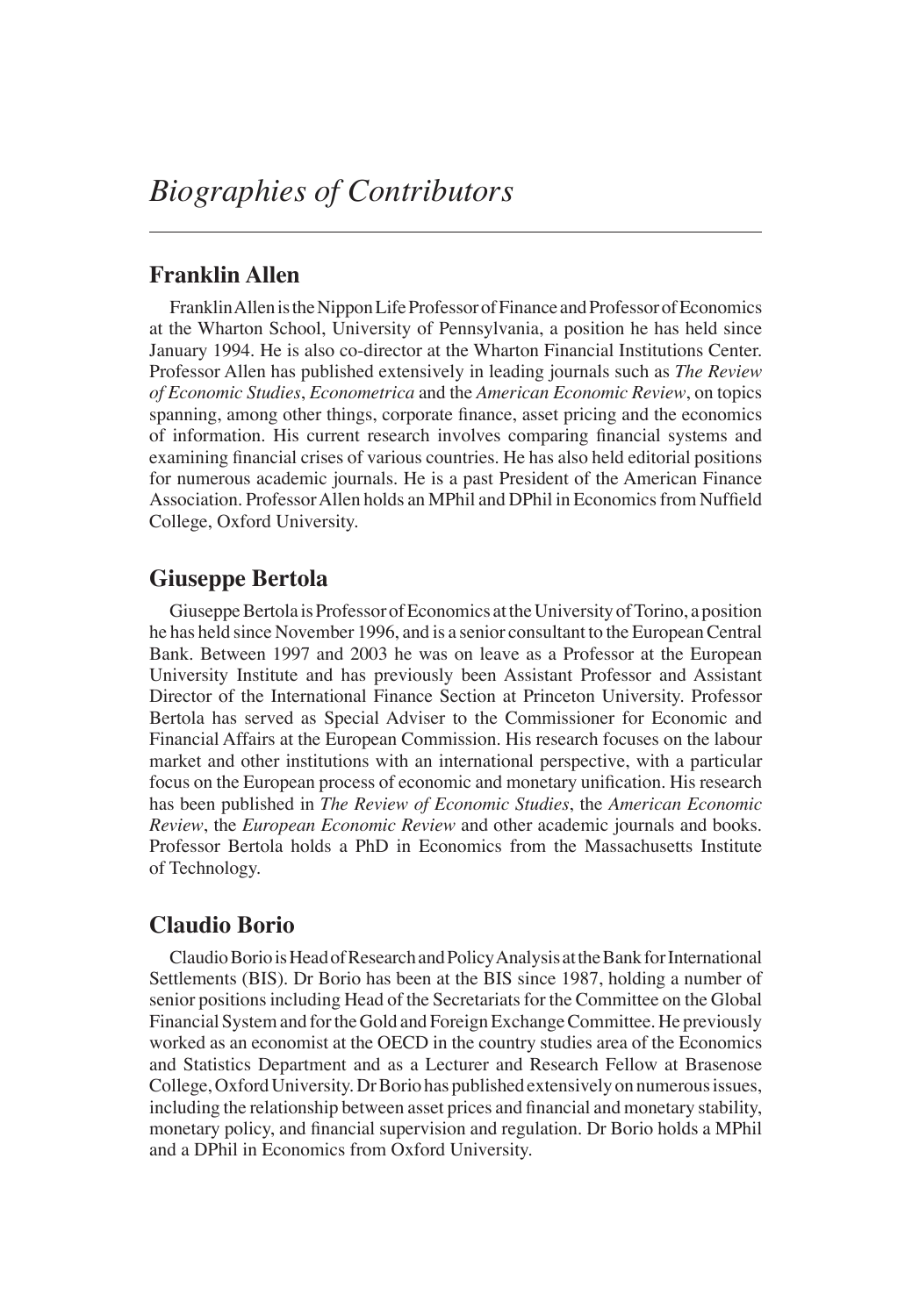# **Jan Brockmeijer**

Jan Brockmeijer is Director of the Financial Stability Division of De Nederlandsche Bank (DNB). The main task of the Division is to prepare accurate and timely assessments of the financial stability risks relevant to the Netherlands and to formulate clear policy advice aimed at safeguarding financial stability. Between 1997 and 2004 Mr Brockmeijer was in charge of strategy, policy and general support in the Banking Supervision Directorate of DNB. Prior to 1997, he was Head of the Financial Markets Department, responsible for DNB's foreign exchange and open market operations, as well as the management of the gold and foreign exchange reserves. Mr Brockmeijer is a member of the Banking Supervision Committee of the European Central Bank, the Basel Committee on Banking Supervision and the Committee on the Global Financial System at the Bank for International Settlements. At present, he chairs the Working Group on Macro-Prudential Analysis of the Banking Supervision Committee.

# **Chris Carroll**

Chris Carroll is Professor of Economics at the Johns Hopkins University and an NBER Research Associate in the programs on Monetary Economics and Economic Fluctuations and Growth. He has also worked at the Federal Reserve Board in Washington DC and at the Council of Economic Advisers in Washington, where his responsibilities included analysis of social security reform proposals, tax and pension policy, and bankruptcy reform. Professor Carroll has published extensively and his research has looked at consumption and saving behaviour, with an emphasis on reconciling the empirical evidence from both microeconomic and macroeconomic sources with theoretical models. He holds a PhD from the Massachusetts Institute of Technology.

# **Jenny Corbett**

Jenny Corbett is Professor of Economics at the Australian National University in Canberra and executive director of the Australia-Japan Research Centre at the Crawford School of Economics and Government. Her research interests include the Japanese economy, particularly banking, macroeconomic policy and corporate governance and east Asian financial systems. Professor Corbett is a Research Fellow at the Centre for Economic Policy Research (London), Research Associate with the Center on Japanese Economy and Business (Columbia University, New York), and a member of the Editorial Board of the *Journal of the Japanese and International Economies.* Professor Corbett holds a PhD and a MA from the University of Michigan and a MA from the University of Oxford.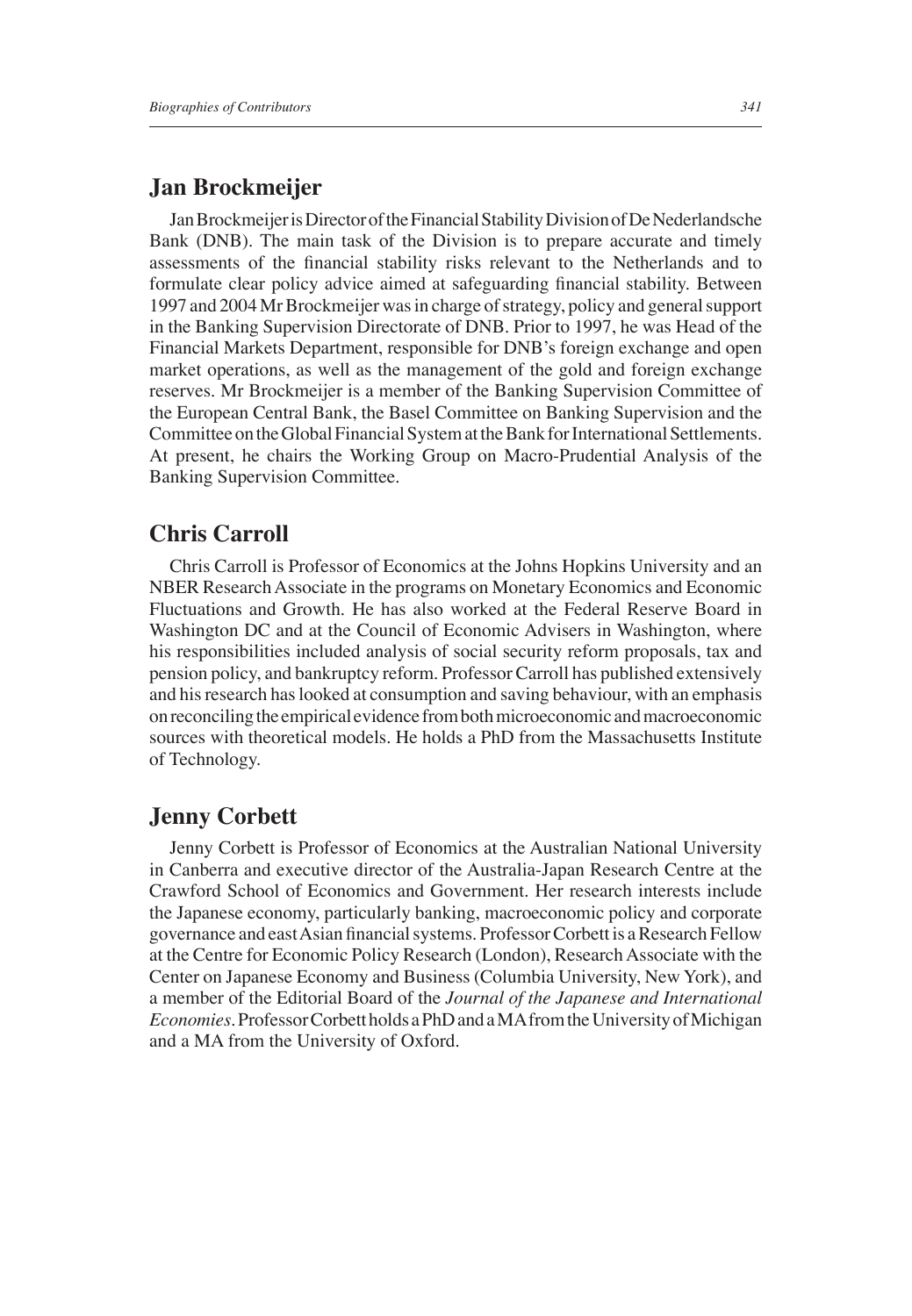# **Kevin Davis**

Kevin Davis is the Commonwealth Bank Group Professor of Finance at the University of Melbourne and has been Director of the Melbourne Centre for Financial Studies since 2005. Prior to his appointment at the University of Melbourne in 1987, he was a Senior Lecturer in Economics at the University of Adelaide. His primary research interests are financial institutions and markets, financial engineering and corporate financial policy and treasury management. He is co-author/editor of 16 books in the areas of finance, banking, monetary economics and macroeconomics and has published numerous journal articles and chapters in books. He is on the Board of the Melbourne University Credit Union, and has undertaken an extensive range of consulting assignments for financial institutions, business and government. Professor Davis holds a Masters in Economics from the Australian National University and is a Senior Fellow of the Financial Services Institute of Australasia.

#### **Guy Debelle**

Guy Debelle is Assistant Governor (Financial Markets) at the Reserve Bank of Australia, a position he has held since March 2007. He joined the Reserve Bank in 1994, and prior to his current position, worked in the Economic Research and Economic Analysis Departments, including as Head of that Department, and as Head of International Department. He has also worked at the International Monetary Fund, Bank for International Settlements, Australian Treasury and as a visiting professor in economics at the Massachusetts Institute of Technology. He graduated from the University of Adelaide with an honours degree in economics, and gained his PhD in Economics at MIT. He is an associate editor of the *International Journal of Central Banking* and has published on a range of topics in the fields of labour and monetary economics.

## **Mathias Drehmann**

Mathias Drehmann is currently a Senior Economist at the European Central Bank. Previously he has worked as a Research Manager at the Bank of England in charge of developing a framework to measure and stress test the financial stability of the UK banking system. His research interests lie in financial stability, risk measurement, and liquidity. Mathias Drehmann holds a PhD in Economics from the University of Bonn and the London School of Economics as part of the European Doctoral Programme. He has published in leading academic journals such as the *American Economic Review.*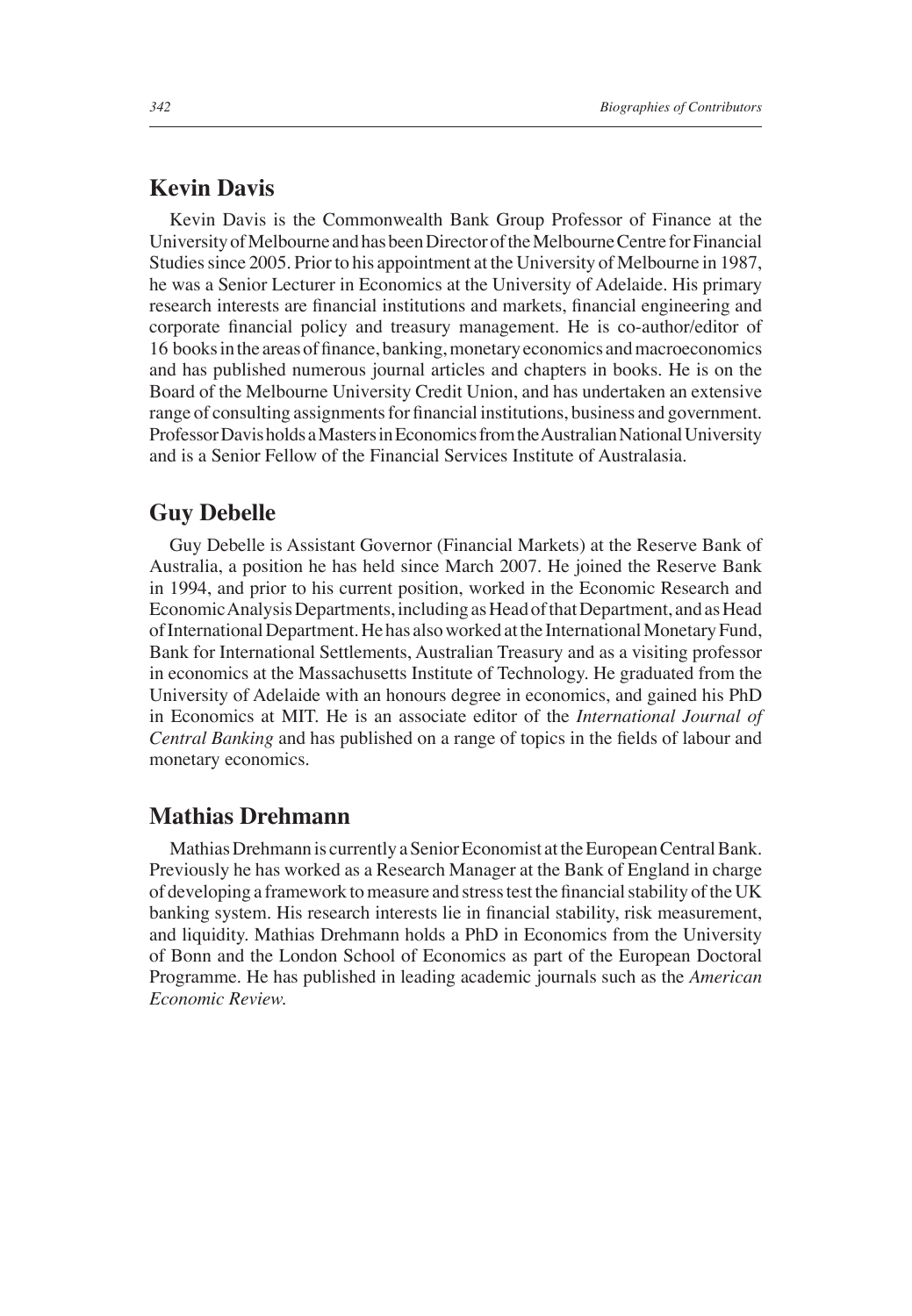# **Saul Eslake**

Saul Eslake is the Chief Economist at the Australian and New Zealand Banking Group (ANZ) and is a member of ANZ's Group Asset and Liability Committee. Mr Eslake is also a Director of the University of Tasmania Foundation and Chair of the Tasmanian Arts Advisory Board. He serves on three Federal Government advisory panels – the Trade Policy Advisory Council, the Foreign Affairs Council and the Tourism Forecasting Committee. Prior to joining ANZ in 1995, Mr Eslake was the Chief Economist (International) at National Mutual Funds Management (now part of the AXA Insurance group) and, before that, he was the Chief Economist of the stockbroking firm McIntosh Securities (now part of the Merrill Lynch group). He began his career as an economist in the Commonwealth Public Service, including two years at the Treasury in Canberra. Mr Eslake holds a first-class honours degree in Economics from the University of Tasmania and has completed the Senior Executive Program at Columbia University's Graduate School of Business.

#### **Jonathan Fiechter**

Jonathan Fiechter is Deputy Director of the Monetary and Capital Markets Department at the International Monetary Fund (IMF), responsible for the development of IMF policies relating to financial supervision and regulation, deposit insurance, and crises management. Prior to joining the IMF in 2003, Mr Fiechter held various senior policy positions including Senior Deputy Comptroller at the Office of the Comptroller of the Currency, Director of the Financial Sector Development Department at the World Bank, Acting Director of the Office of Thrift Supervision, Director of the Federal Deposit Insurance Corporation and Director of the Resolution Trust Corporation. Mr Fiechter began his professional career at the US Treasury Department in 1971 as an international economist and is a graduate of Rockford College in Rockford, Illinois.

#### **Ian Harper**

Ian Harper is the Sidney Myer Professor and Executive Director, Centre for Business and Public Policy at the Melbourne Business School, University of Melbourne. In 2005, he was appointed as inaugural Chairman of the Australian Fair Pay Commission. Professor Harper is also Director and Principal of his own consulting company, Harper Associates Australia, and a Senior Consultant with CRA International. Prior to joining the Melbourne Business School in 1993, he was Professor of Monetary and Financial Economics in the Faculty of Economics and Commerce at the University of Melbourne. He has also held positions at the Australian National University, Princeton University and the Reserve Bank of Australia. Professor Harper's primary research interests include domestic and international aspects of money, banking and financial economics, with a particular emphasis on the effects of regulation, deregulation and innovation on the evolution of financial institutions and policy. Professor Harper holds a PhD in Economics and a Masters in Economics from the Australian National University.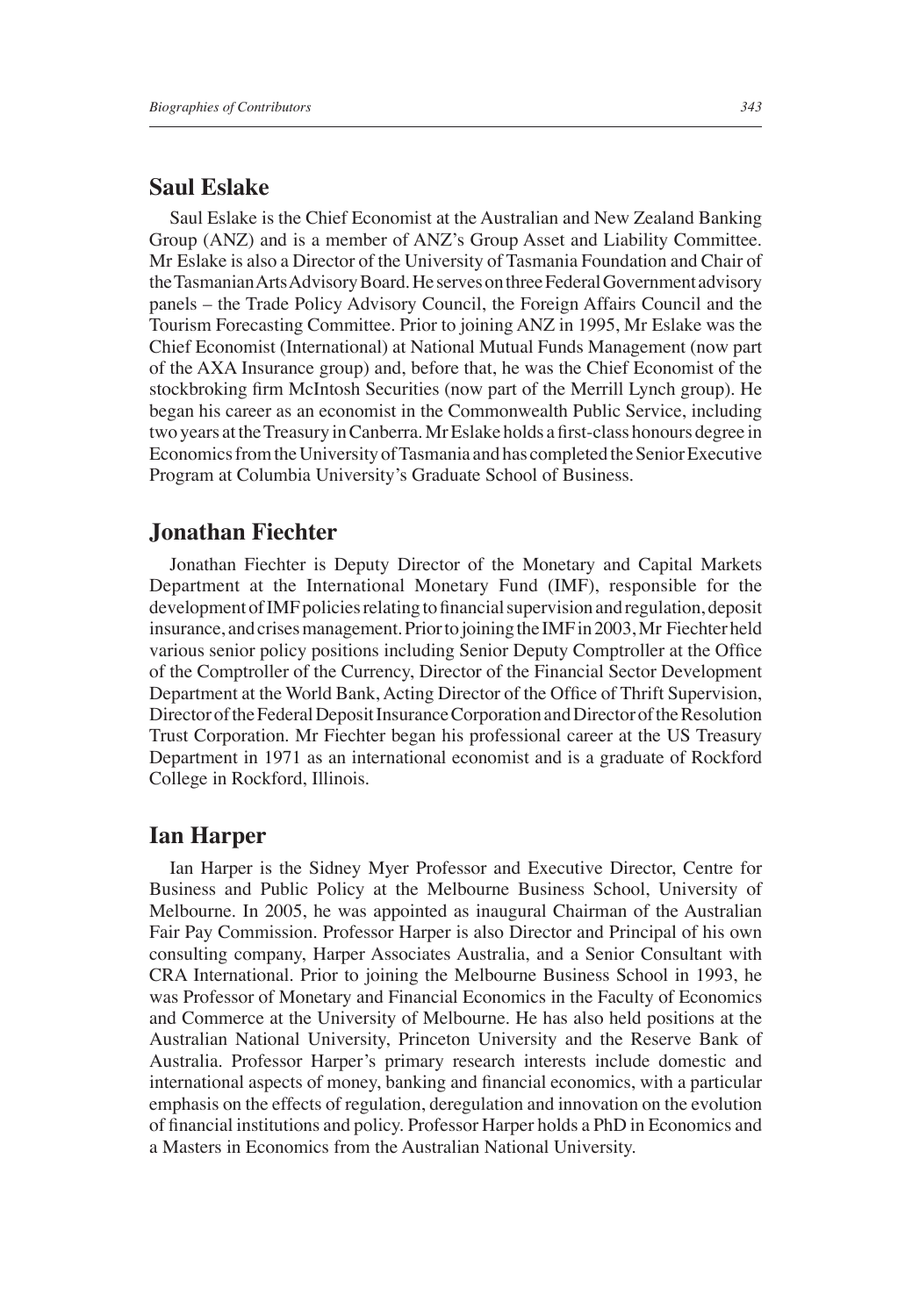#### **Stefan Ingves**

Stefan Ingves is the Chairman of the Executive Board and Governor of Sveriges Riksbank, a position he has held since 2005. He is a member of the European Central Bank General Council, a member of the Board of Directors of the Bank for International Settlements and also Sweden's Governor at the International Monetary Fund (IMF). Previous positions held by Dr Ingves include Director of the Monetary and Financial Systems Department at the IMF and General Director of the Swedish Bank Support Authority. Dr Ingves holds a PhD in Economics from Stockholm School of Economics.

## **Nigel Jenkinson**

Nigel Jenkinson is the Executive Director, Financial Stability at the Bank of England, a position he has held since 2003. He is also a member of the Financial Stability Board at the Bank of England, a member of the Basel Committee of Banking Supervision (and co-chair of the working group on liquidity) and a member of the Committee on the Global Financial System. He was Deputy Director of the Monetary Analysis and Statistics area at the Bank of England from 1999 to 2003. Previous roles he has served in include Head of Structural Economic Analysis Division in the Monetary Analysis area at the Bank of England, Senior Manager of Reserves Management in the Foreign Exchange Division, and a three-year secondment in Basel working for the forerunner of the European Monetary Institution (itself the forerunner of the European Central Bank). Mr Jenkinson holds a MSc in Econometrics and Mathematical Economics from the London School of Economics.

## **Christopher Kent**

Christopher Kent is the Head of Economic Research Department at the Reserve Bank of Australia, a position he has held since November 2004. Prior to rejoining the Bank as Deputy Head of Economic Analysis in September 2003, Dr Kent spent three years working in the European Department of the International Monetary Fund. His earlier career was spent at the Bank, where he worked in Economic Group and Financial Stability Department. His research interests include the links between asset prices and monetary policy, inflation targeting for small open economies, and the relationship between the current account and the terms of trade. Dr Kent is also a member of the Advisory Board of the Melbourne Institute of Applied Economic and Social Research at the University of Melbourne. He holds a PhD from the Massachusetts Institute of Technology.

# **Donald L Kohn**

Donald Kohn is the Vice Chairman of the Board of Governors of the Federal Reserve System. Prior to becoming a member of the Board, he served on its staff as Adviser to the Board for Monetary Policy and before that was Secretary of the Federal Open Market Committee, Director of the Division of Monetary Affairs and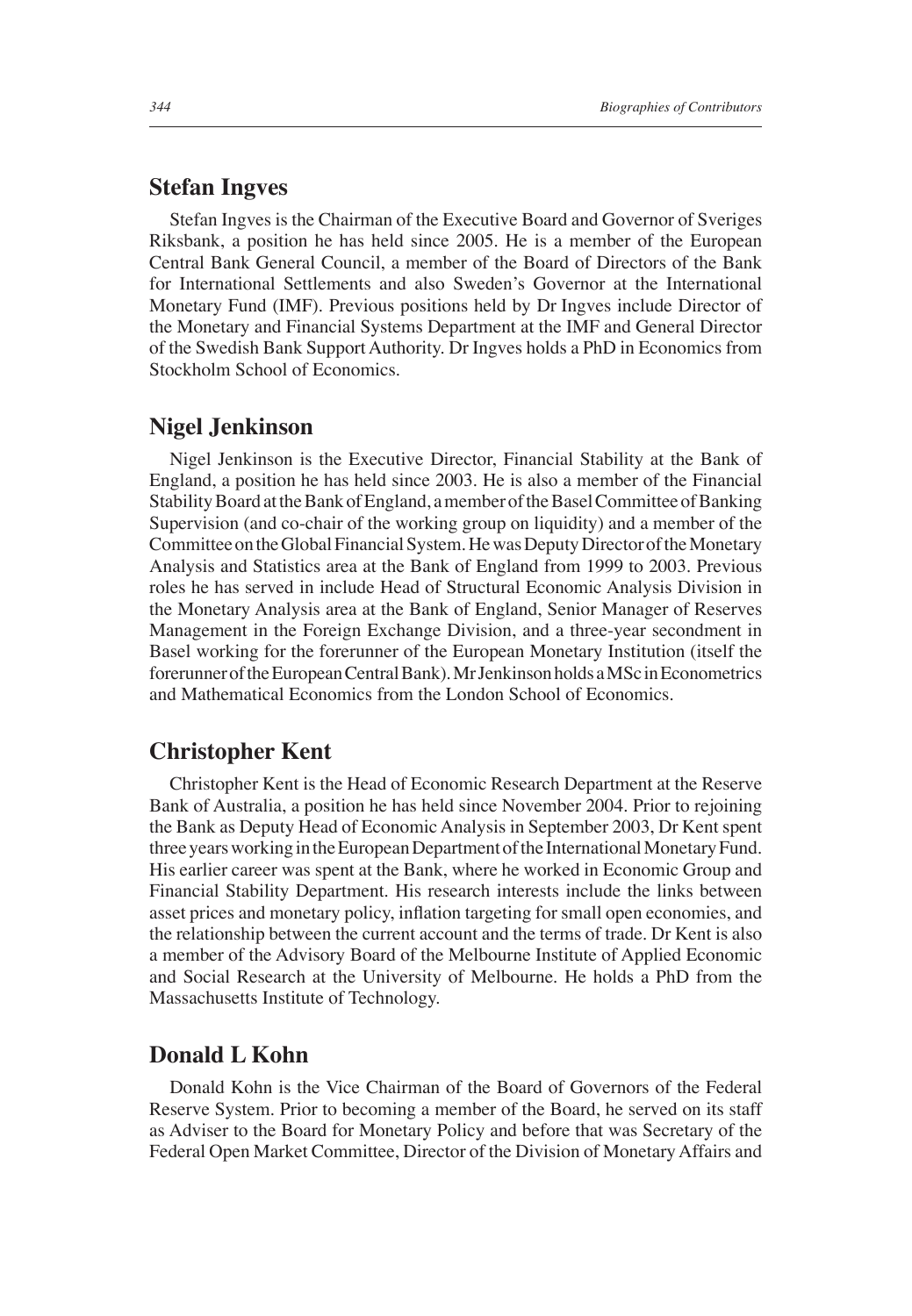Deputy Staff Director for Monetary and Financial Policy. He has also held several positions on the Board's Division of Research and Statistics, including Associate Director and Chief of Capital Markets. Dr Kohn is also the Chairman of the Committee on the Global Financial System, a central bank panel that monitors and examines broad issues related to financial markets and systems. He has written extensively on issues related to monetary policy and its implementation by the Federal Reserve. Dr Kohn holds a PhD in economics from the University of Michigan.

# **John Laker**

John Laker is the Chairman of the Australian Prudential Regulation Authority (APRA) and is APRA's representative on the Payments System Board of the RBA and the Council of Financial Regulators. He is also a member of the Trans-Tasman Council on Banking Supervision, which has been established to facilitate the integration of the Australian and New Zealand banking markets. Prior to joining APRA, Dr Laker had a 21-year career at the Reserve Bank of Australia. He was the Reserve Bank's Chief Representative in Europe, based in London, from 1991 to 1993, Assistant Governor (Corporate Services) from 1994 to 1998, and Assistant Governor (Financial System) from 1998 to 2003. In this latter role he was a member of the Council of Financial Regulators and Deputy Chairman of the Payments System Board of the Reserve Bank, where he was closely involved in major reforms to the credit card market in Australia. Dr Laker has also worked at the Australian Treasury and at the International Monetary Fund, where he helped to negotiate economic reform programs in Zambia and other countries in eastern and southern Africa. Dr Laker holds a MSc in Economics and a PhD from the London School of Economics.

## **Jeremy Lawson**

Jeremy Lawson is a Senior Economist in the Research Department of the Reserve Bank of Australia's Economic Group. Mr Lawson has also worked in the Economic Group's Financial Conditions section and in its Economic Activity and Forecasting section. He holds a Bachelor of Economics with Honours from the University of Adelaide and a Master of Economics from the London School of Economics and Political Science. His research interests include labour economics and monetary economics, and he is currently investigating the sectoral effects of monetary policy.

# **Philip Lowe**

Philip Lowe was appointed Assistant Governor (Financial System) of the Reserve Bank of Australia in December 2003. He is responsible for overseeing the Bank's work on issues related to financial stability and payments system policy. He is also Deputy Chairman of the Payments System Board. Dr Lowe joined the Bank in 1980 and has worked in the economic, financial markets, and financial system areas. He also spent two years with the Bank for International Settlements, where he worked extensively on financial system issues in an international context. He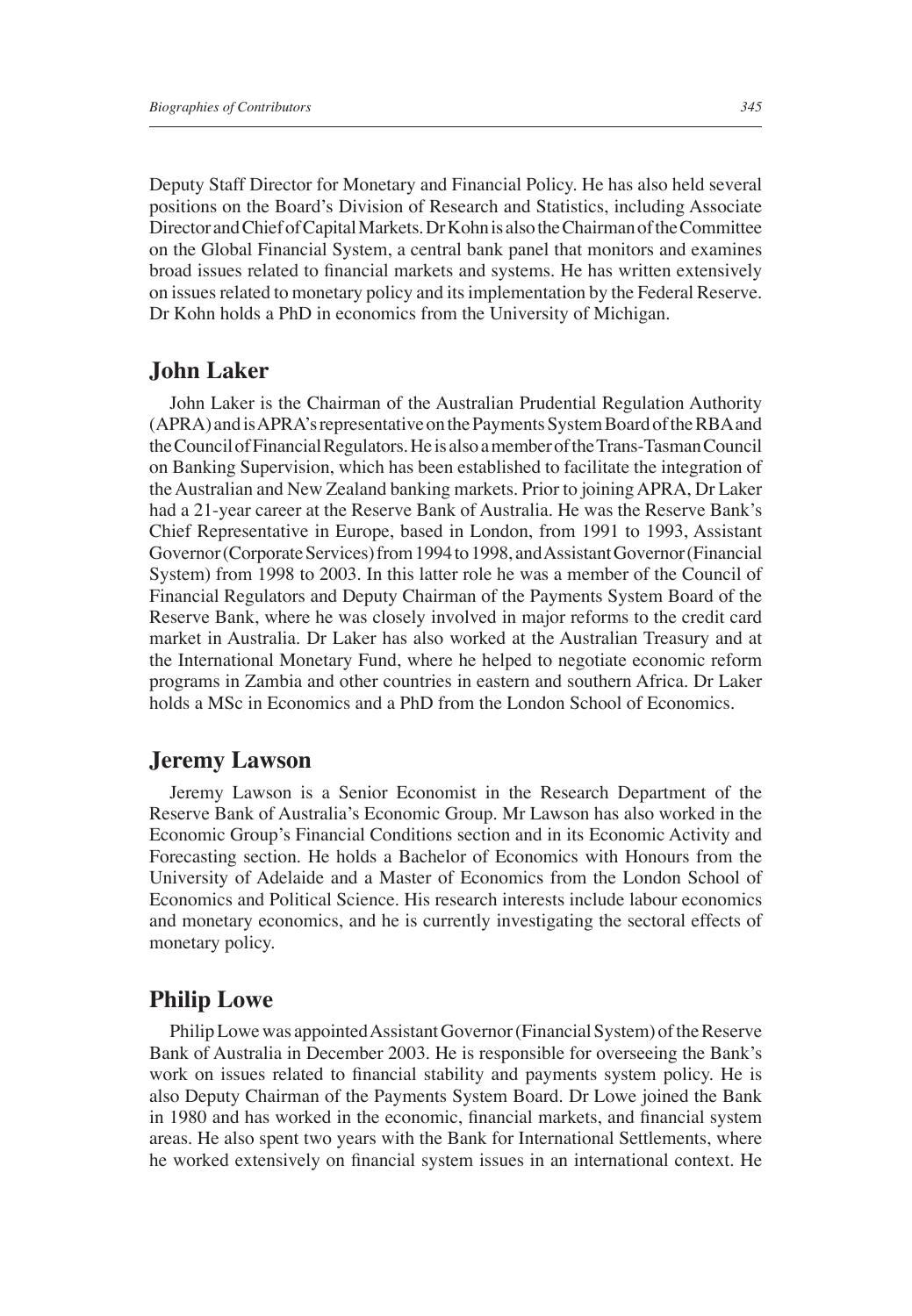is the author of numerous articles, including influential work on monetary policy and financial stability. Dr Lowe holds a PhD from the Massachusetts Institute of Technology and a Bachelor of Commerce (Honours) in Economics/Econometrics from the University of New South Wales.

#### **Crystal Ossolinski**

Crystal Ossolinski is currently an Economist in the Research Department of the Reserve Bank of Australia's Economic Group. Ms Ossolinski has also worked in the Economic Group's Prices, Wages and Labour Market Analysis section and in its Financial Conditions section. Her recent research has focused on household sector issues; in particular, the measurement of net wealth, rising participation rates and explaining trends in household debt and interest rate sensitivity using the Household, Income and Labour Dynamics in Australia (HILDA) Survey. She holds a Bachelor of Economics with Honours from the University of Western Australia.

# **Avinash D Persaud**

Avinash D Persaud is currently Chairman of Intelligence Capital Limited, an advisory firm specialising in the management of financial assets, risks and liquidity. Previously, Professor Persaud was Investment Director at Global Asset Management (GAM), Managing Director at State Street Corporation and Global Head of Currency and Commodity Research at JP Morgan. Professor Persaud's career has also spanned areas of public policy and academia. He is Co-chair of the OECD Emerging Markets Network and was a Visiting Scholar at the International Monetary Fund and the European Central Bank. He is a Trustee of the Royal Economics Society, the London School of Economics and Political Science, the Overseas Development Institute and the Global Association of Risk Professionals. Professor Persaud held the Mercer Memorial Chair in Commerce at Gresham College and won the Jacques de Larosiere Awards in Global Finance from the Institute of International Finance. He is an Economics graduate from the London School of Economics.

# **Chris Ryan**

Chris Ryan is Head of Financial Stability Department at the Reserve Bank of Australia. Immediately prior to this, he was Head of the RBA's Domestic Markets Department and before that Deputy Head of its Economic Analysis Department. He worked at the International Monetary Fund from 1992 to 1994 and from 1995 to 1998. Chris holds a Masters degree in Public Affairs from the Woodrow Wilson School, Princeton University and a Bachelors degree in Economics with Honours from the Australian National University.

# **Jack Selody**

Jack Selody is Adviser to the Governor of the Bank of Canada, a position he has held since 2003. Previous positions held by Dr Selody at the Bank of Canada include Deputy Chief and then Chief of the Department of Monetary and Financial